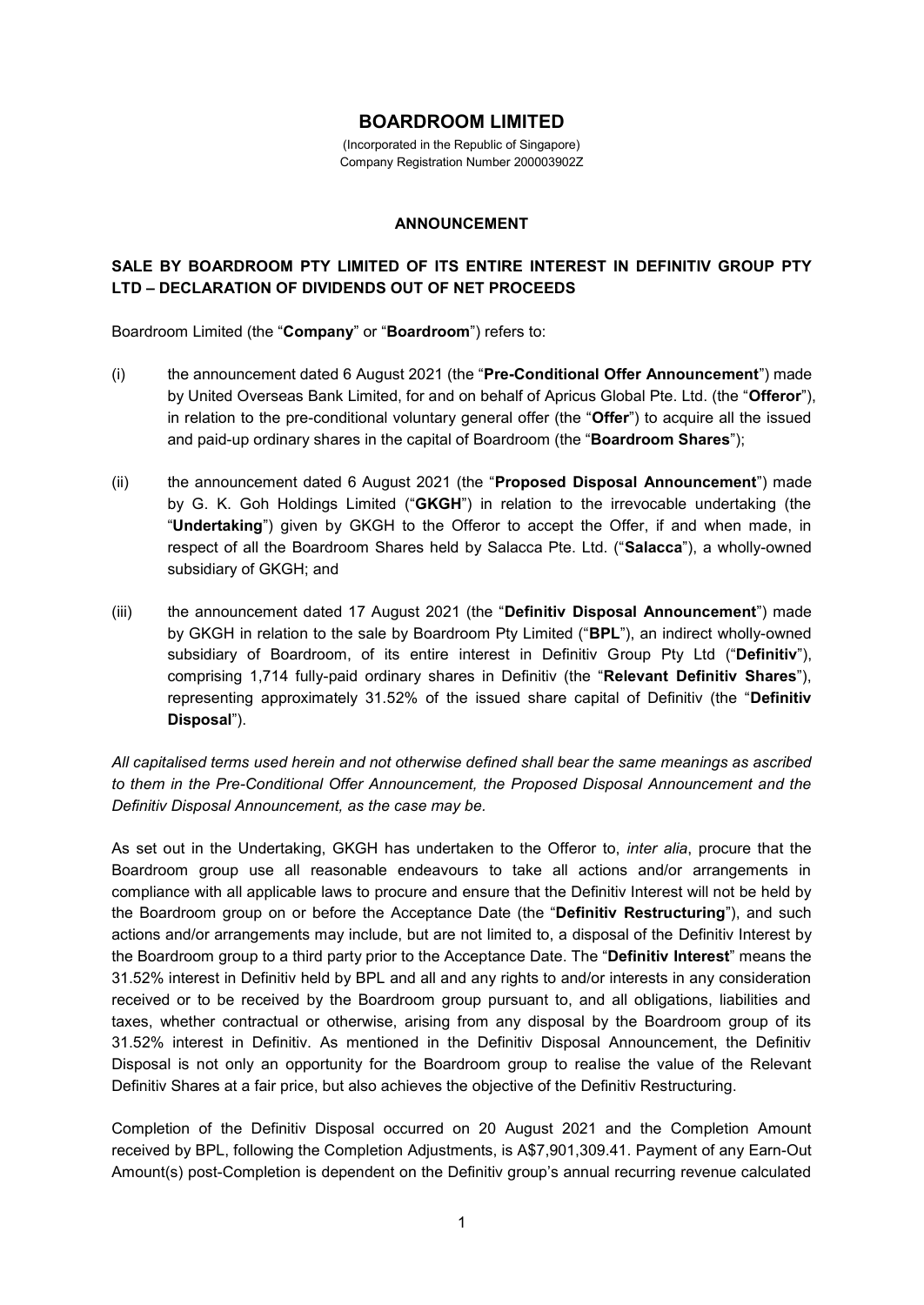as at 30 June 2022, 30 June 2023 and 31 December 2023 in accordance with the terms of the Share Sale Deed meeting and/or exceeding the Earn-Out Revenue Targets, subject to the Maximum Earn-Out Amount. Assuming that the Maximum Earn-Out Amount is achieved, BPL's agreed share of the Earn-Out Amount(s) would be approximately A\$6.1 million (approximately S\$6.1 million, assuming an exchange rate of A\$1:S\$1). There is no assurance that the Earn-Out Revenue Targets will be achieved or that the Earn-Out Amount(s) (if any) will be payable to the Boardroom group.

As the Definitiv Interest also includes all and any rights to and/or interests in any consideration received or to be received by the Boardroom group arising from any disposal by the Boardroom group of its 31.52% interest in Definitiv, in connection with the fulfilment of GKGH's undertaking to the Offeror in respect of the Definitiv Restructuring, Boardroom wishes to announce that it declares the following interim dividend for the financial year ended 31 December 2021 (the "**Interim Dividend**"), such dividend funded and to be funded from the aggregate proceeds (net of all and any estimated taxes, expenses and foreign currency exchange costs) of the Definitiv Disposal:

- (a) a fixed interim dividend of S\$0.030023 per Boardroom Share (the "**Definitiv Completion Amount Net Dividend**") from the proceeds of the Completion Amount, following the Completion Adjustments and net of all and any estimated taxes, expenses and foreign currency exchange costs; and
- (b) a contingent interim dividend of **up to** the Singapore Dollar equivalent of A\$0.020529 per Boardroom Share from the expected aggregate proceeds of the Earn-Out Amount(s) net of all and any estimated taxes, expenses and foreign currency exchange costs that would be incurred to repatriate the Earn-Out Amount(s) to the Company and convert the proceeds into Singapore Dollar (the "**Definitiv Earn-Out Amount Net Dividend**"), with the payment of the Definitiv Earn-Out Amount Net Dividend by Boardroom being subject to and conditional upon:
	- (1) the Earn-Out Revenue Targets being met and/or exceeded in accordance with the terms of the Share Sale Deed; and
	- (2) receipt by Boardroom, BPL or any other member of the Boardroom group of any Earn-Out Amount(s) in accordance with the terms of the Share Sale Deed,

(collectively, the "**Definitiv Earn-Out Amount Net Dividend Conditions**").

As the Earn-Out Amount(s) (up to the Maximum Earn-Out Amount) may be paid in one or more tranches, depending on whether the Earn-Out Revenue Target(s) are met and/or exceeded by the Definitiv group as at 30 June 2022, 30 June 2023 and/or 31 December 2023, the Definitiv Earn-Out Amount Net Dividend may be paid out in one or more tranches (the aggregate of which shall not exceed the Singapore Dollar equivalent of A\$0.020529 per Boardroom Share), as and when Boardroom, BPL or any other member of the Boardroom group receives any Earn-Out Amount(s) in accordance with the Share Sale Deed.

**There is no assurance that any of the Definitiv Earn-Out Amount Net Dividend Conditions will be fulfilled, as either the Earn-Out Revenue Targets may not be achieved (whether on 30 June 2022, 30 June 2023 or 31 December 2023) or the Earn-Out Amount(s) (if any) will not be paid to the Boardroom group. For the avoidance of doubt, if the Earn-Out Revenue Targets are not achieved and/or no Earn-Out Amount(s) are paid to the Boardroom group, there will be no Definitiv Earn-Out Amount Net**